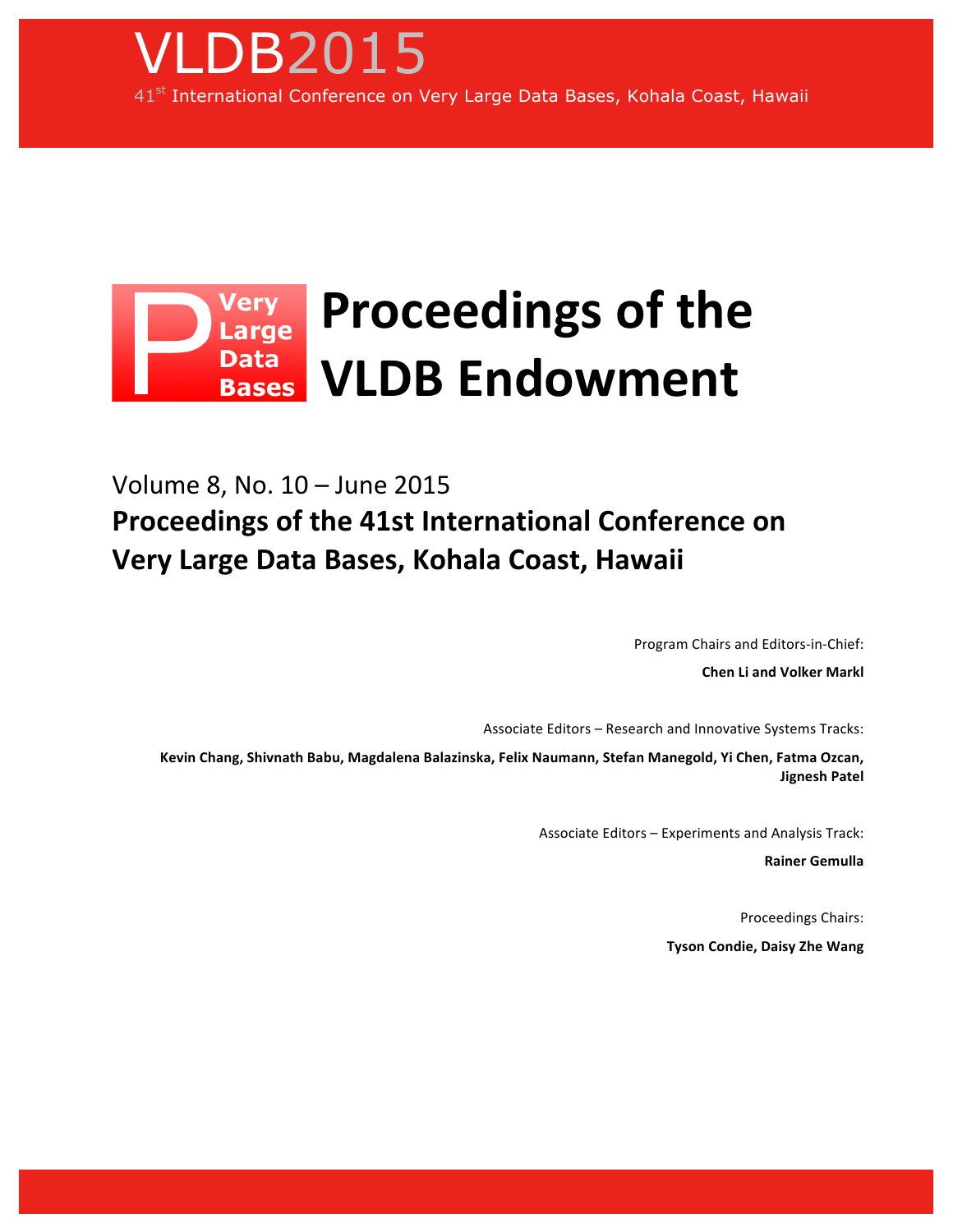PVLDB – Proceedings of the VLDB Endowment

Volume 8, No. 10, June 2015.

The 41st International Conference on Very Large Data Bases, Kahola Coast, Hawaii.

# **Copyright 2015 VLDB Endowment**

This work is licensed under the Creative Commons Attribution-NonCommercial-NoDerivs 3.0 Unported License. To view a copy of this license, visit http://creativecommons.org/licenses/by-nc-nd/3.0/. Obtain permission prior to any use beyond those covered by the license. Contact copyright holder by emailing info@vldb.org.

### Volume 8, Number 10, June 2015: VLDB 2015 Pages ii - ix and 974 - 1117 ISSN 2150-8097

Additional copies only online at: portal.acm.org, arxiv.org/corr, and www.vldb.org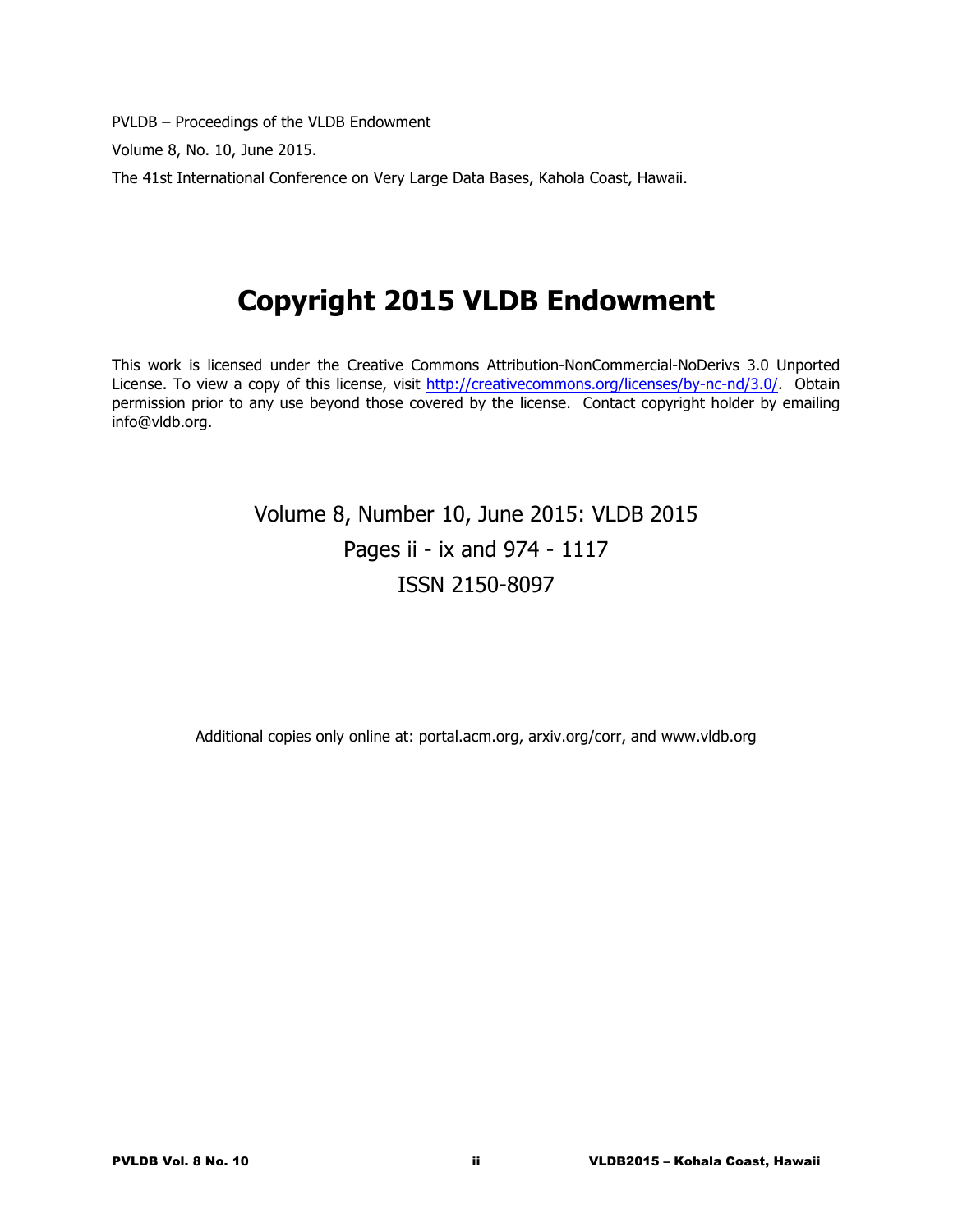| <b>Front Matter</b>                                                                                                                                                                                                    |                        |
|------------------------------------------------------------------------------------------------------------------------------------------------------------------------------------------------------------------------|------------------------|
|                                                                                                                                                                                                                        | -ii<br>Ϊİ<br><b>iv</b> |
| <b>Letters</b>                                                                                                                                                                                                         |                        |
|                                                                                                                                                                                                                        | ix                     |
| <b>Research Papers</b>                                                                                                                                                                                                 |                        |
|                                                                                                                                                                                                                        | 974                    |
| Jan Finis, Robert Brunel, Alfons Kemper, Thomas Neumann, Norman May, Franz Faerber                                                                                                                                     | 986                    |
| Community Detection in Social Networks: An In-depth Benchmarking Study with a Procedure-Oriented                                                                                                                       | 998                    |
|                                                                                                                                                                                                                        |                        |
|                                                                                                                                                                                                                        | 1010                   |
| Peng Cheng, Xiang Lian, Zhao Chen, Rui Fu, Lei Chen, Jinsong Han, Jizhong Zhao                                                                                                                                         | 1022                   |
|                                                                                                                                                                                                                        | 1034                   |
| TOP: A Framework for Enabling Algorithmic Optimizations for Distance-Related Problems                                                                                                                                  | 1046                   |
|                                                                                                                                                                                                                        | 1058                   |
|                                                                                                                                                                                                                        | 1070                   |
| Functional Dependency Discovery: An Experimental Evaluation of Seven Algorithms<br>Thorsten Papenbrock, Jens Ehrlich, Jannik Marten, Tommy Neubert, Jan-Peer Rudolph, Martin<br>Schönberg Jakob Zwiener, Felix Naumann | 1082                   |
| Searchlight: Enabling Integrated Search and Exploration over Large Multidimensional Data                                                                                                                               | 1094                   |
| Md Farhadur Rahman, Weimo Liu, Saravanan Thirumuruganathan, Nan Zhang, Gautam Das                                                                                                                                      | 1106                   |

### **TABLE OF CONTENTS**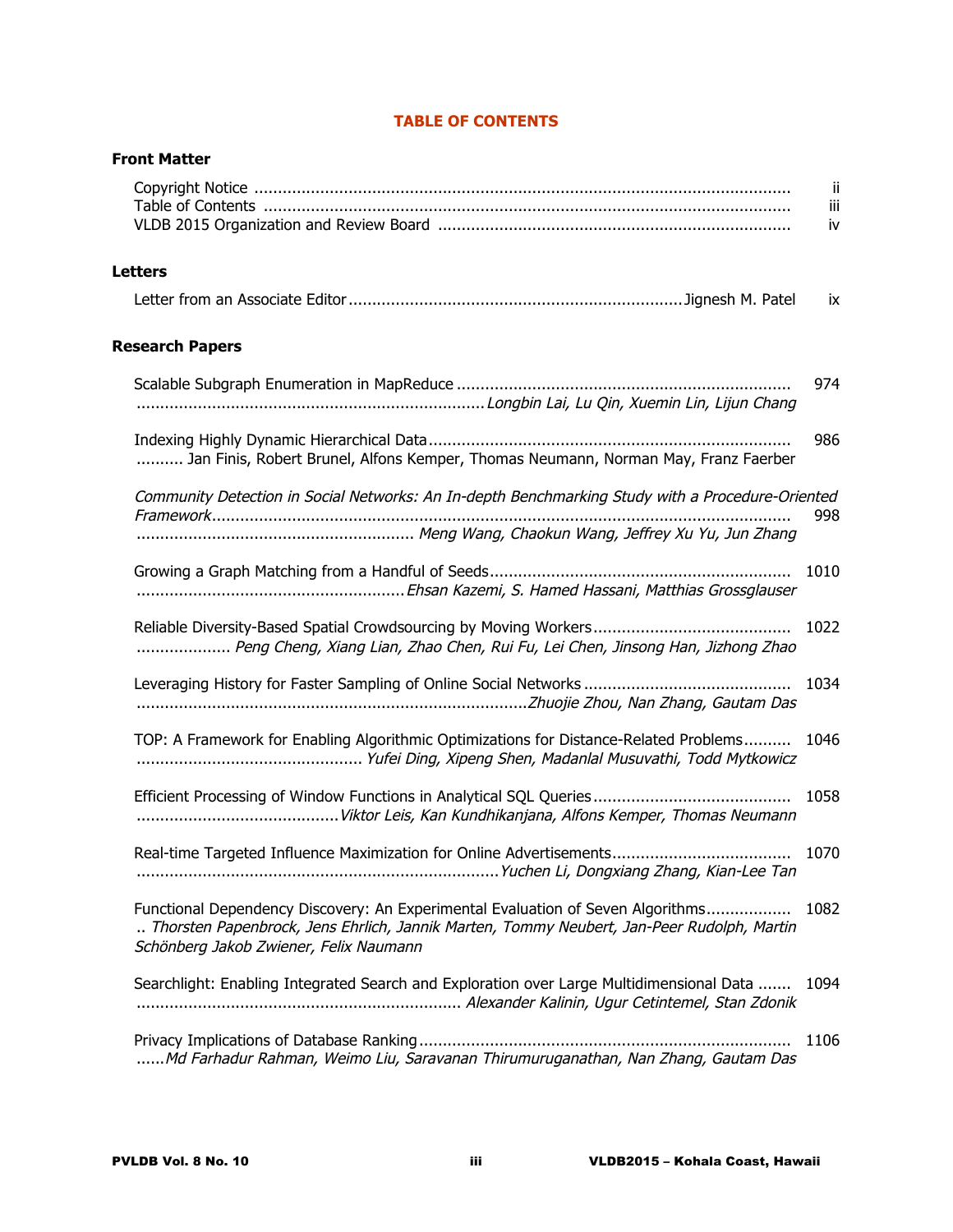#### **VLDB 2015 ORGANIZATION AND REVIEW BOARD**

**General Chairs** Michael J. Carey, University of California, Irvine

**Program Chairs and Editors-in-Chief of PVLDB 8** Chen Li, University of California, Irvine Volker Markl, TU Berlin

#### **Research and Innovative Systems Tracks Associate Editors**

Kevin Chang, U Illinois Shivnath Babu, Duke University Felix Naumann, Hasso Plattner Institute Stefan Manegold, CWI Amsterdam Yi Chen, NJIT Fatma Ozcan, IBM Research Almaden Jignesh Patel, University of Wisconsin, Madison Magdalena Balazinska, University of Washington

#### **Experiments and Analysis Track Associate Editors**

Rainer Gemulla, MPI Saarbrücken, Germany

#### **Industrial, Applications and Experience Track Associate Editors**

Anhai Doan, University of Wisconsin, Madison Prasan Roy, Sclera Gregor Hackenbroich, SAP

**Demonstration Chair** Alfons Kemper, TU München

**Tutorial Chairs** Tova Milo, Tel Aviv University Pierre Senellart, Telecom Paris Tech, France

**Panel Chair** Joseph M. Hellerstein, University of California, Berkeley

**PhD Workshop Chairs** Rachel Pottinger (UBC)

**Proceedings Chairs** Daisy Zhe Wang, University of Florida Tyson Condie, University of California, Los Angeles

**Sponsorship Chairs** Michael Franklin, University of California, Berkeley Edward Change, HTC Patrick Valduriez, INRIA

**Local Organization Chair** Lipyeow Lim, University of Hawaii

**Conference and Registration Chairs** Ke Chen, Zhejiang University Cuiping Li, Renmin University

**Publicity and Web Management Chair** Rada Chirkova, North Carolina State

**Treasury Chair** Malu Castellanos, HP Labs

**VLDB Endowment Liaison** Paul Larson, Microsoft Research

**PVLDB Managing Editor** Divesh Srivastava, AT&T Labs

**PVLDB Information Director** Gerald Weber, University of Auckland

**PVLDB Advisory Committee**

H. V. Jagadish, Renée J. Miller, M. Tamer Özsu, Kian-Lee Tan, Michael Böhlen, Susan Davidson, S. Sudarshan, Gerhard Weikum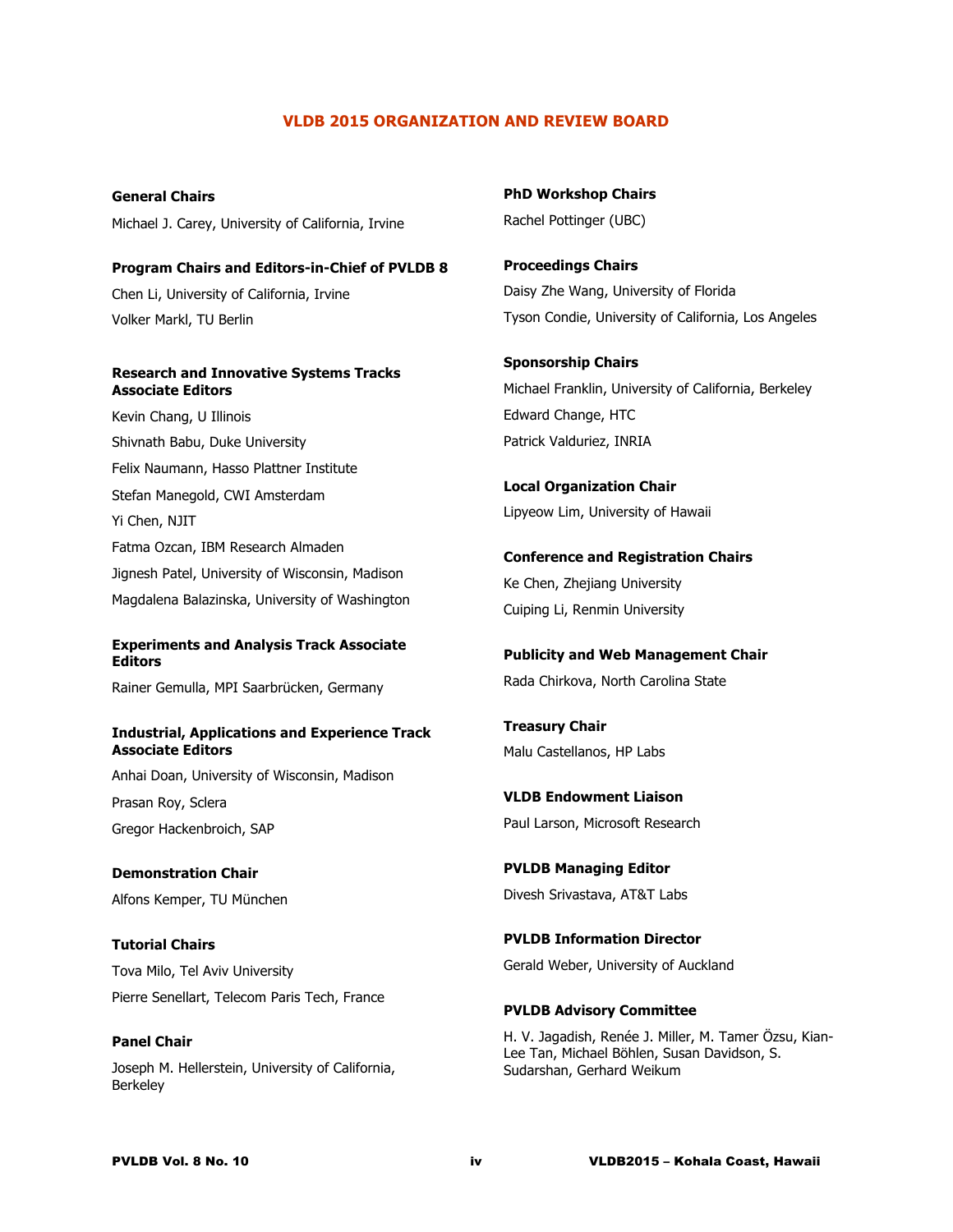#### **Research Track Review Board**

Daniel Abadi, Yale University Alberto Abello, UPC Barcelona Ashraf Aboulnaga, Qatar Computing Research Institute Foto Afrati, NTU Athens Sihem Amer Yahia, CNRS LIG Aijun An, York University Arvind Arasu, Microsoft Research Walid Aref, Purdue University Paolo Atzeni, Roma Tre University Denilson Barbosa, University of Alberta Srikanta Bedathur, IBM Research Philip Bernstein, Microsoft Research Michael Böhlen, University of Zürich Peter Boncz, CWI Amsterdam Angela Bonifati, Lille 1 U and INRIA Philippe Bonnet, IT U of Copenhagen Nico Bruno, Google Alex Buchmann, TU Darmstadt Mike Cafarella, University of Michigan K. Selcuk Candan, Arizona State University Malu Castellanos, HP Labs Kaushik Chakrabarti, Microsoft Research Lei Chen, Hong Kong U of Science and Technology Fei Chiang, McMaster University Byron Choi, Hong Kong Baptist University Philippe Cudre Mauroux, Fribourg University Mahashweta Das, HP Labs Sudipto Das, Microsoft Research Amol Desphande, University of Maryland Stefan Dessloch, TU Kaiserslautern Jens Dittrich, Saarland University Alin Dobra, University of Florida Xin Luna Dong, Google Jennie Duggan, MIT Wenfei Fan, University of Edinburgh Alan Fekete, University of Sydney Australia

Peter Fischer, Universität Freiburg Avrilia Floratou, IBM Avigdor Gal, Technion Minos Garofalakis, Technical U of Crete Wolfgang Gatterbauer, Carnegie Mellon U Tingjian Ge, University of Massachusetts Lowell Floris Geerts, University of Antwerp Lukasz Golab, University of Waterloo Torsten Grust, Universität Tübingen Jarek Gryz, York University Dimitrios Gunopulos, University of Athens Hakan Hacigumus, NEC Labs Wook Shin Han, POSTECH Seif Haridi, KTH Stockholm Oktie Hassanzadeh, IBM Research Bingsheng He, Nanyang Technological University Jeffrey Heer, University of Washington Herodotos Herodotou, Microsoft Research Katja Hose, Aalborg University Vagelis Hristidis, University of California, Riverside Jeong-Hyon Hwang, State University of New York at Albany Stratos Idreos, Harvard University Yannis Ioannidis, University Of Athens Zachary Ives, University of Pennsylvania Christopher Jermaine, Rice University Ruoming Jin, Kent State University Alekh Jindal, Massachusetts Institute of Technology Ryan Johnson, University of Toronto Eser Kandogan, IBM Research Almaden Gjergji Kasneci, Hasso Plattner Institute Asterios Katsifodimos, TU Berlin Yannis Katsis, University of California, San Diego Daniel Keim, Universität Konstanz Bettina Kemme, McGill University Eamonn Keogh, University of California, Riverside Martin Kersten, CWI Amsterdam Daniel Kifer, Penn State University Hideaki Kimura, Hewlett Packard George Kollios, Boston University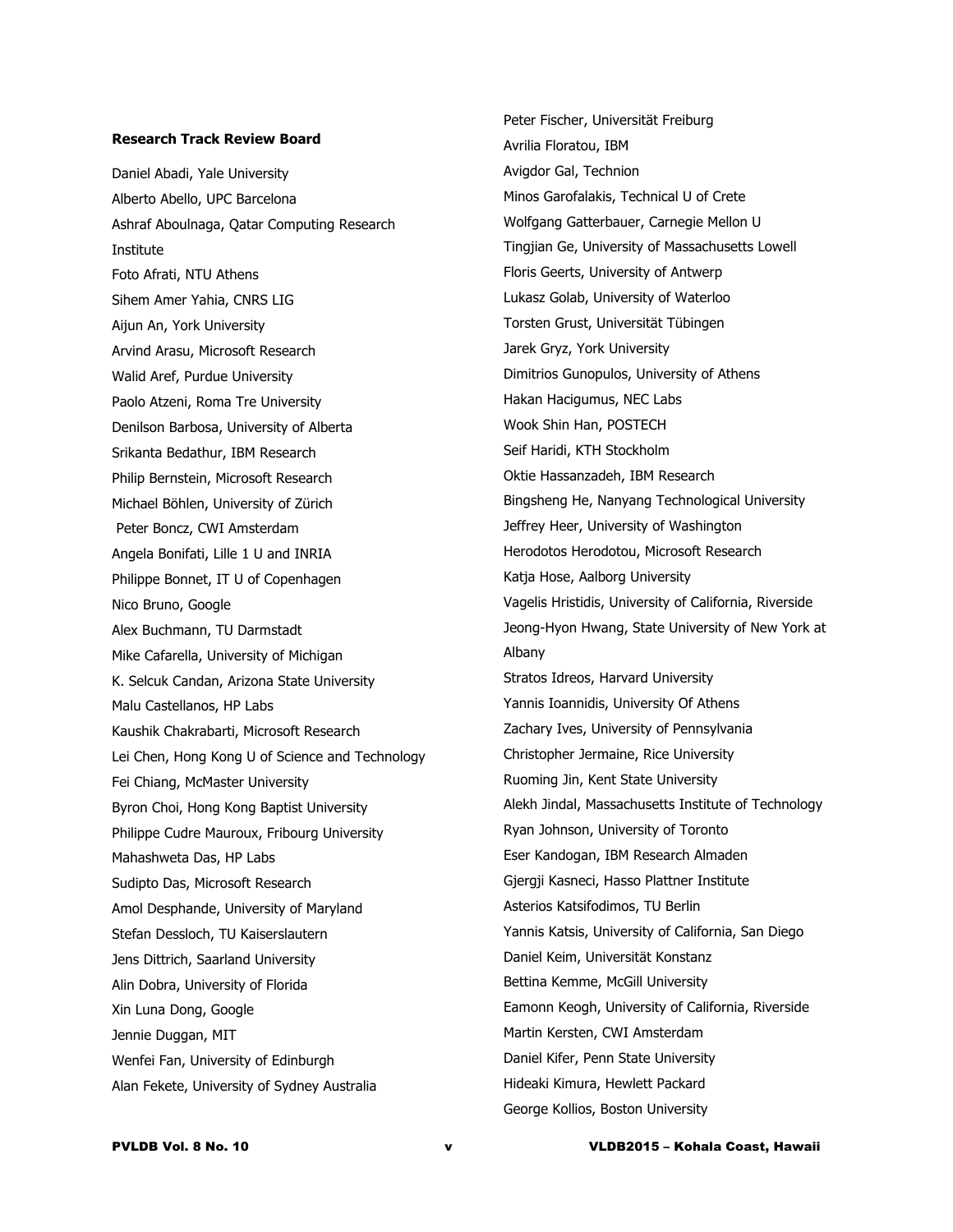Donald Kossman, ETH Zurich Nick Koudas, University of Toronto Georgia Koutrika, HP Labs Tim Kraska, Brown University Harumi Kuno, HP Labs Laks Lakshmanan, University of British Columbia Paul Larson, Microsoft Research Hongrae Lee, Google Wolfgang Lehner, TU Dresden Alberto Lerner, New York University Ulf Leser, Humboldt Universität zu Berlin Justin Levandoski, Microsoft Research Feifei Li, University of Utah Guoliang Li, Tsinghua University Jianzhong Li, Harbin Institute of Technology Yunyao Li, IBM Research Almaden Erietta Liarou, EPF Lausanne Xuemin Lin, University of New South Wales Ziyang Liu, NEC Labs America Eric Lo, Polytecnic University of Hong Kong Guy Lohman, IBM Research Almaden Jiaheng Lu, Renmin University of China Qiong Luo, Hong Kong University of Science and **Technology** Jayant Madhavan, Google Ioana Manolescu, INRIA Patrick Marcel, University of Tours Marta Mattoso, Federal University of Rio de Janeiro Alexandra Meliou, University of Massachusetts Amherst Sergey Melnik, Google Weiyi Meng, Binghamton University Sebastian Michel, Saarland University Iris Miliaraki, Yahoo Labs Barcelona Renee Miller, University of Toronto Zhou Minqi, East China Normal University Prasenjit Mitra, Penn State University Bernhard Mitschang, Universität Stuttgart Mohamed Mokbel, Northeastern University Barzan Mozafari, University of Michigan

Hannes Mühleisen, CWI Amsterdam Arnab Nandi, Ohio State University Vivek Narasayya, Microsoft Research Jeffrey Naughton, University of Wisconsin Madison Rimma Nehme, Microsoft Thomas Neumann, TU Munich Raymond Ng, University of British Columbia Christopher Olston, Google Dan Olteanu, Oxford University & LogicBlox Beng Chin Ooi, National University of Singapore M. Tamer Özsu, University of Waterloo Themis Palpanas, Paris Descartes University Ippokratis Pandis, IBM Research Almaden Dimitris Papadias, Hong Kong U of Science and **Technology** Paolo Papotti, Qatar Computing Research Institute Andy Pavlo, Carnegie Mellon University Torben Bach Pedersen, Aalborg University Jian Pei, Simon Fraser University Peter Pietzuch, Imperial College London Evaggelia Pitoura, University of Ioannina Alkis Polyzotis, Google and University of California, Santa Cruz Fabio Porto, LNCC Brazil Li Qian, Facebook Jorge Arnulfo Quiane Ruiz, Qatar Computing Research Institute Tilmann Rabl, University of Toronto Erhard Rahm, Universität Leipzig Krithi Ramamritham, IIT Bombay Ravi Ramamurthy, Microsoft Research Vijayshankar Raman, IBM Research Almaden Mirek Riedewald, Northeastern University Tore Risch, Uppsala Universitet Kenneth Ross, Columbia University Elke Rundensteiner, Worcester Polytechnic Institute US Barna Saha, AT&T Labs Research Kenneth Salem, University of Waterloo Simonas Saltenis, Aalborg University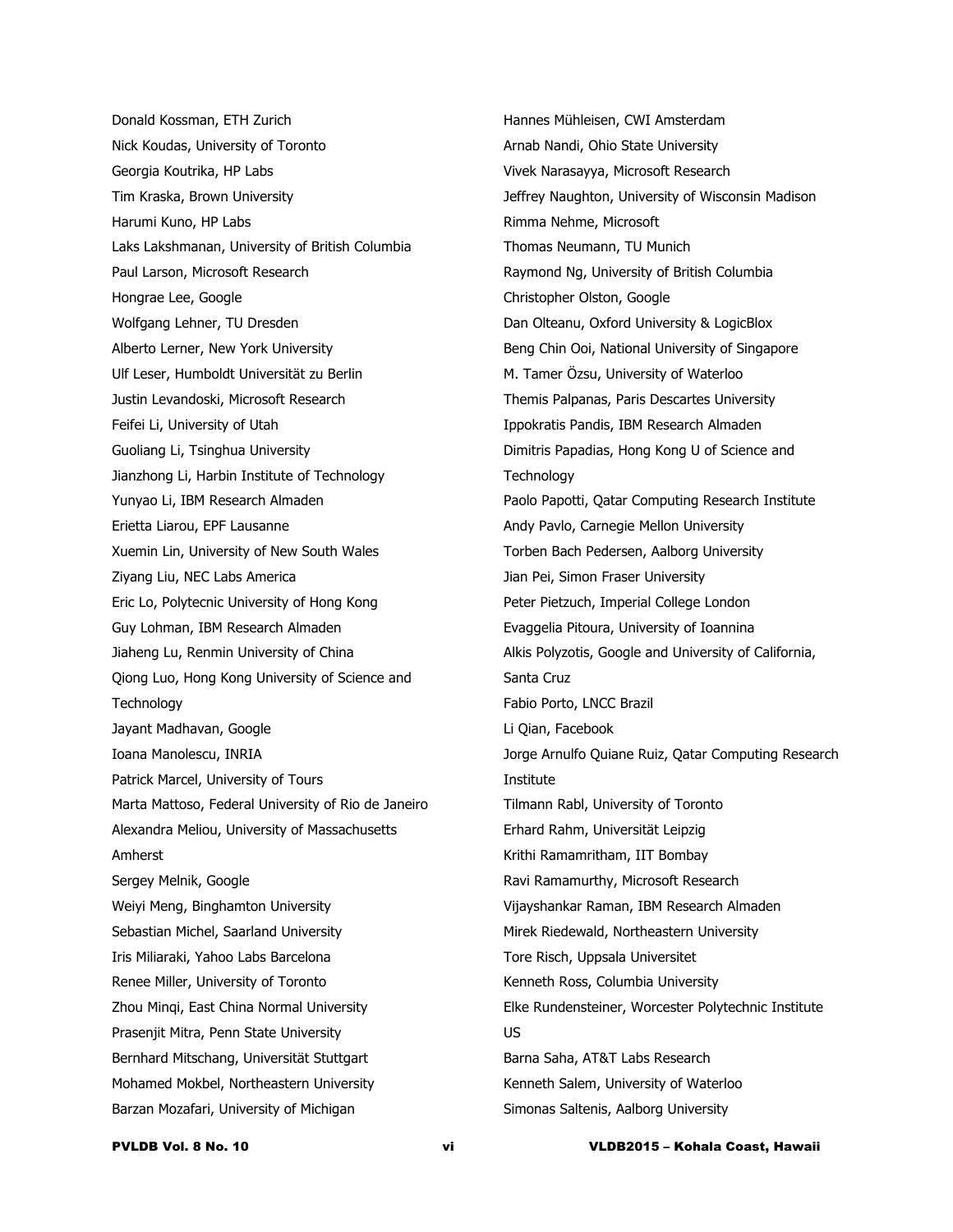Kai Uwe Sattler, TU Ilmenau Eric Sedlar, Oracle Labs Bernhard Seeger, Philipps Universität Marburg Kyuseok Shim, Seoul National University Jerome Simeon, IBM Research Watson Alkis Simitsis, HP Labs Michael Stonebraker, Massachusetts Institute of **Technology** Julia Stoyanovich, Drexel University Nan Tang, Qatar Computing Research Institute Yufei Tao, The Chinese University of Hong Kong Sandeep Tata, Google Nesime Tatbul, Intel Labs and MIT Arash Termehchy, Oregon State University Evimaria Terzi, Boston University Jens Teubner, TU Dortmund Martin Theobald, University of Antwerp Andreas Thor, University of Leipzig Yuanyuan Tian, IBM Research Almaden Anthony Tung, National University of Singapore Vasilis Vassalos, Athens University Yannis Vassiliou, NTU Athens Yannis Velegrakis, University of Trento

Rares Vernica, HP Labs Gottfried Vossen, WWU Münster Florian Waas, Datometry Inc. Daisy Zhe Wang, University of Florida Haixun Wang, Google Wei Wang, University of New South Wales Gerhard Weikum, Max Planck Institut für Informatik Till Westmann, Oracle Labs Steven Whang, Google Kyu Young Whang, KAIST Raymond Chi Wing Wong, Hong Kong University of Science and Technology Xiaokui Xiao, Nanyang Technological University Xifeng Yan, University of California, Santa Barbara Jun Yang, Duke University Xiaochun Yang, Northeastern University China Cong Yu, Google Research Ge Yu, Northeastern University China Jeffrey Xu Yu, Chinese University of Hong Kong Xiaofang Zhou, The University of Queensland Esteban Zimanyi, UL Brussels Marcin Zukowski, Snowflake Computing